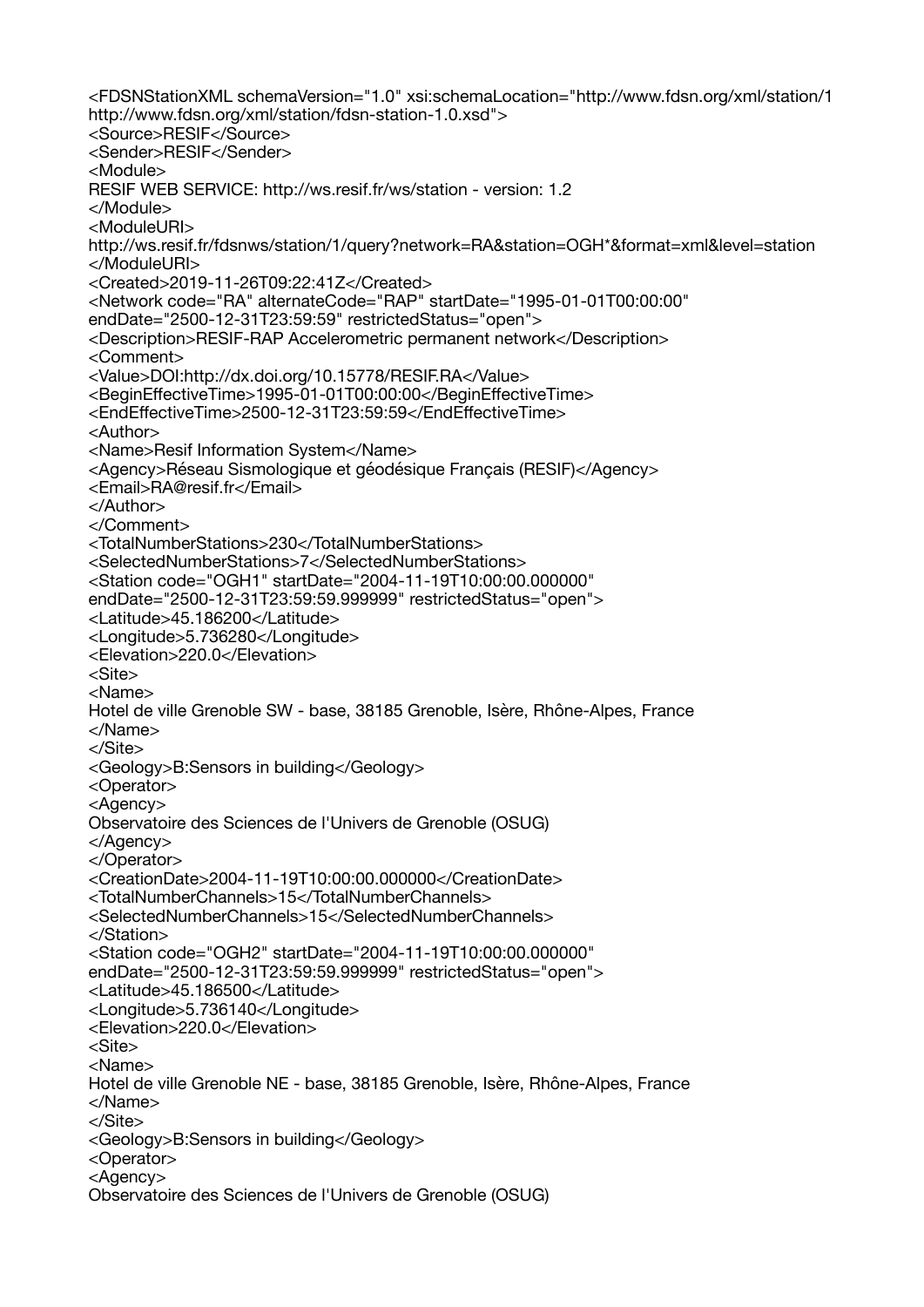</Agency> </Operator> <CreationDate>2004-11-19T10:00:00.000000</CreationDate> <TotalNumberChannels>9</TotalNumberChannels> <SelectedNumberChannels>9</SelectedNumberChannels> </Station> <Station code="OGH3" startDate="2004-11-19T10:00:00.000000" endDate="2500-12-31T23:59:59.999999" restrictedStatus="open"> <Latitude>45.186200</Latitude> <Longitude>5.736390</Longitude> <Elevation>220.0</Elevation> <Site> <Name> Hotel de ville Grenoble SE - base, 38185 Grenoble, Isère, Rhône-Alpes, France </Name> </Site> <Geology>B:Sensors in building</Geology> <Operator> <Agency> Observatoire des Sciences de l'Univers de Grenoble (OSUG) </Agency> </Operator> <CreationDate>2004-11-19T10:00:00.000000</CreationDate> <TotalNumberChannels>18</TotalNumberChannels> <SelectedNumberChannels>18</SelectedNumberChannels> </Station> <Station code="OGH4" startDate="2004-11-19T10:00:00.000000" endDate="2500-12-31T23:59:59.999999" restrictedStatus="open"> <Latitude>45.186200</Latitude> <Longitude>5.736280</Longitude> <Elevation>220.0</Elevation> <Site> <Name> Hotel de ville Grenoble SW - top, 38185 Grenoble, Isère, Rhône-Alpes, France </Name> </Site> <Geology>B:Sensors in building</Geology> <Operator> <Agency> Observatoire des Sciences de l'Univers de Grenoble (OSUG) </Agency> </Operator> <CreationDate>2004-11-19T10:00:00.000000</CreationDate> <TotalNumberChannels>9</TotalNumberChannels> <SelectedNumberChannels>9</SelectedNumberChannels> </Station> <Station code="OGH5" startDate="2004-11-19T10:00:00.000000" endDate="2500-12-31T23:59:59.999999" restrictedStatus="open"> <Latitude>45.186500</Latitude> <Longitude>5.736140</Longitude> <Elevation>220.0</Elevation> <Site> <Name> Hotel de ville Grenoble NE - top, 38185 Grenoble, Isère, Rhône-Alpes, France </Name> </Site> <Geology>B:Sensors in building</Geology> <Operator> <Agency> Observatoire des Sciences de l'Univers de Grenoble (OSUG)